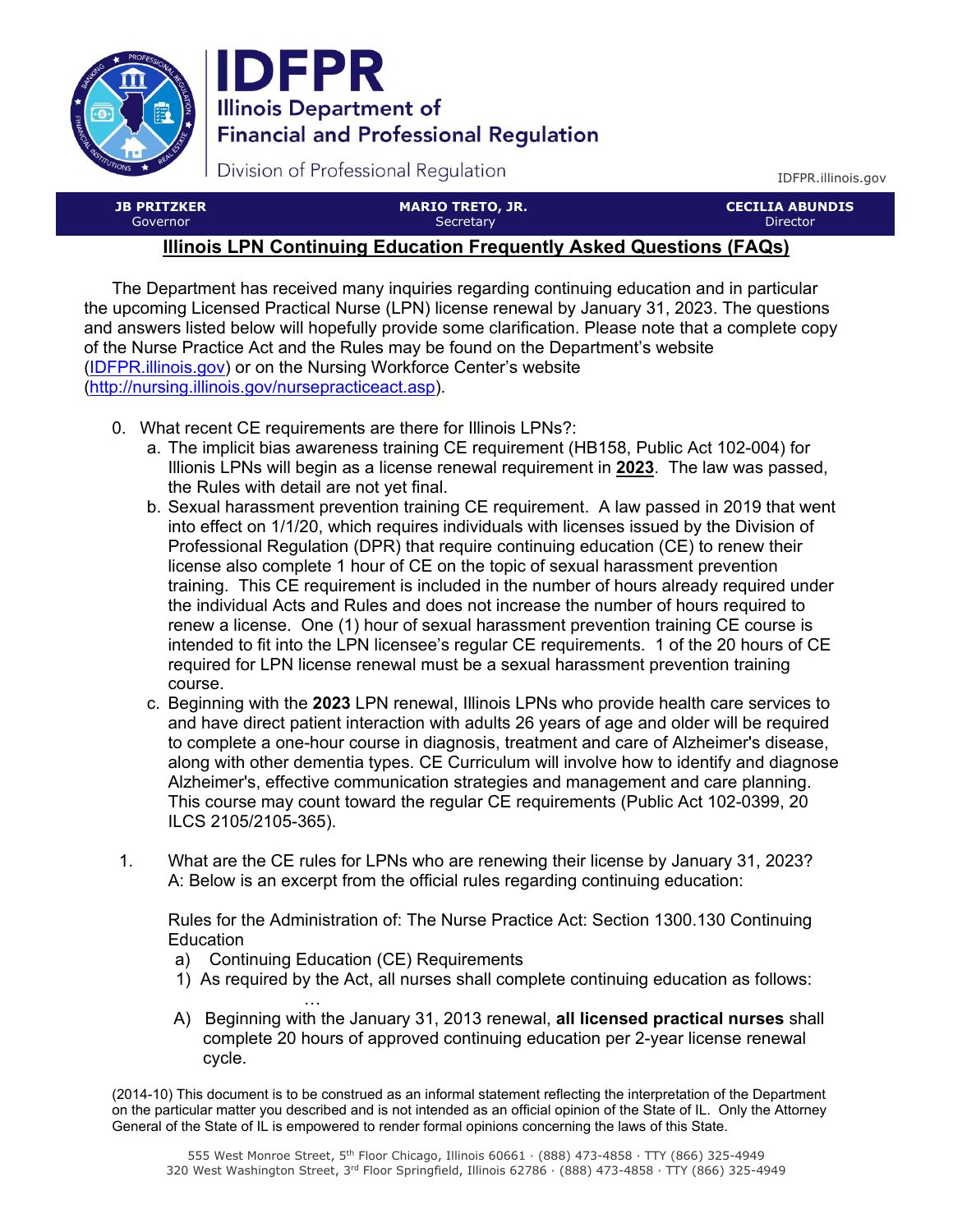- 2. During what time period must the Continuing Education (CE) be completed?
	- a. All CE courses must be completed in the 24 months preceding expiration of the license. For the upcoming 2023 LPN renewal, all CE must have been completed between February 1, 2021 and January 31, 2023.
- 3. This is my first time renewing my Illinois LPN license do I need to complete 20 hours of CE prior to January 31, 2023?
	- a. No, a renewal applicant shall not be required to comply with CE requirements for the first renewal of an Illinois LPN license, Nurse Practice Act Rules: Section 1300.130 a) 4).
- 4. I completed continuing education hours for my nursing license in another state, will I be able to use those same completed courses for Illinois LPN re-licensure CE courses {Section 1300.130(a)(6)}?
	- a. Yes, CE hours used to satisfy the CE requirements of another jurisdiction may be applied to fulfill the CE requirements of the State of IL for RN re-licensure pursuant to the provisions set forth in subsection (c ).
- 5. Are there different ways to earn CE hours for Illinois LPN renewal?
	- a. CE hours for LPN re-licensure shall be earned by verified attendance or participation in a program or course that is offered or sponsored by an approved CE Sponsor. Per the Rules, CE may be earned through a variety of ways including but not limited to inperson classes or seminars, academic classes, teaching CE courses or publication.
- 6. How do I know if the sponsor is approved or licensed? Is there a list of approved CE Sponsors and Programs for Illinois LPN re-licensure in 2023?

CE sponsors must either be Approved per Rule 1300.130 or must have a CE sponsor license. There is no single list of valid CE sponsors.

- a. The list of Approved CE Sponsors and Programs is in the Rules for the Administration of the Nurse Practice, Section 1300.130: c) Approved CE Sponsors and Programs
	- 1) Sponsor, as used in this Section, shall mean:
		- A) Approved providers of recognized certification bodies as outlined in Section 1300.400(a).
		- B) Any conference that provides approved Continuing Medical Education (CME) as authorized by the Illinois Medical Practice Act
		- C) American Nurses Credentialing Center (ANCC) accredited or approved providers.
		- D) Illinois Society for Advanced Practice Nursing (ISAPN).
		- E) American Academy of Nurse Practitioners (AANP).
		- F) Nurse Practitioner Association for Continuing Education (NPACE).
		- G) American Association of Nurse Anesthetists (AANA), or National Board of Certification and Recertification for Nurse Anesthetists (NBCNA).
		- H) National Association of Clinical Nurse Specialists (NACNS).
		- I) American College of Nurse Midwives (ACNM).
		- J) American Nurses Association-Illinois (ANA-Illinois).
		- K) Illinois Nurse Association or its affiliates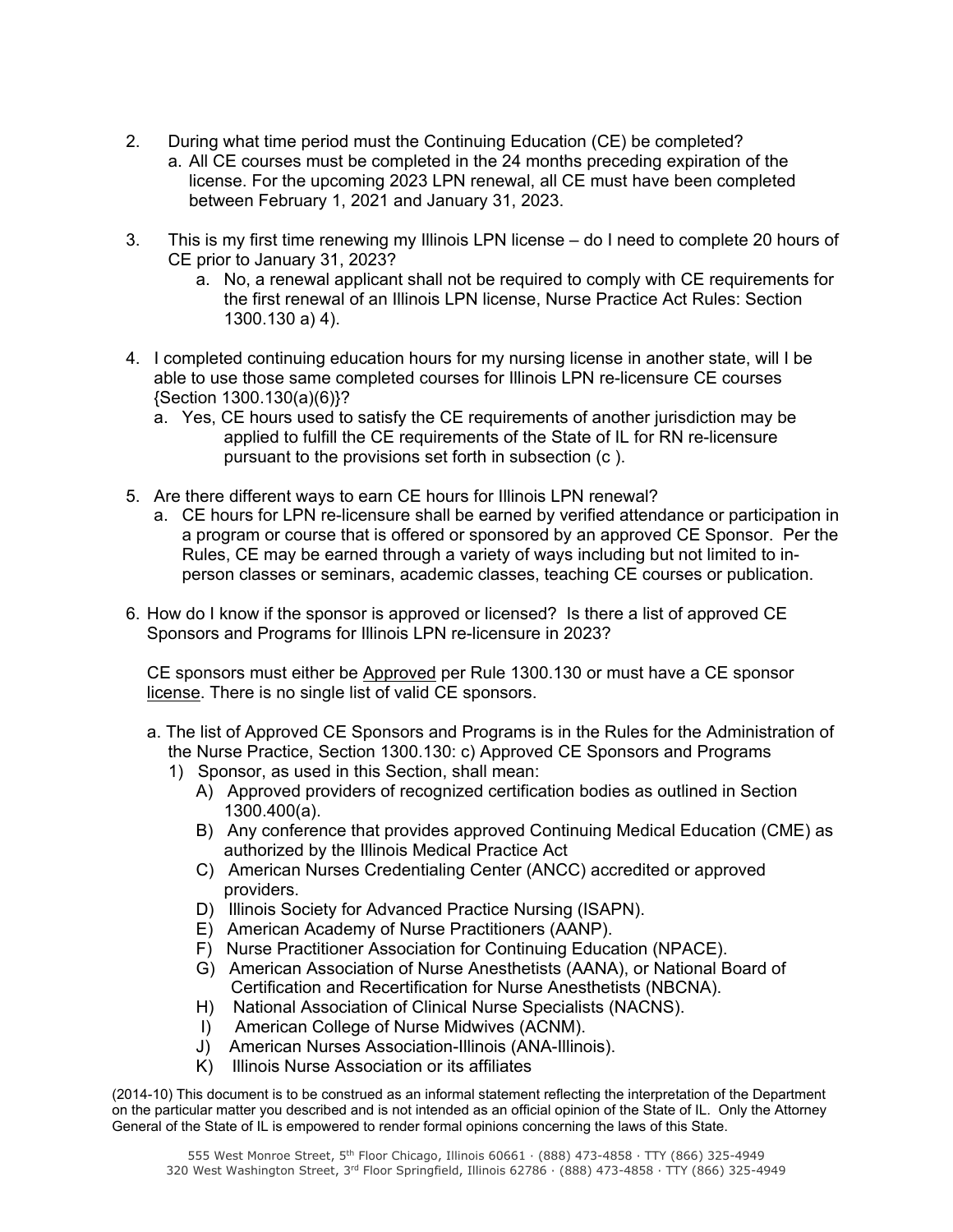- L) Providers approved by another state's board of nursing
- M) Nursing education programs approved under Section 1300.230 or 1300.340 wishing to offer CE courses or programs.
- N) Employers licensed under the Hospital Licensing Act [210 ILCS 85] or the Ambulatory Surgical Treatment Center Act [210 ILCS 5].
- O) Any other accredited school, college or university, or State agency, federal agency, county agency or municipality that provides CE in a form and manner consistent with this Section.
- b. To look up whether an organization holds a license as an Illinois Nursing CE Sponsor, go to the IDFPR website, License Look Up: type in: Nurse CE Sponsor: https://onlinedfpr.micropact.com/lookup/licenselookup.aspx , then type in the name of the organization.
- 7. Are there equivalencies for Continuing Education CE?
	- a. 1 contact hour = 1 CE
	- b. 1 contact hour  $= 60$  minutes
	- c. 1 academic semester hour = 15 contact hours/15 CE
	- d. 1 academic quarter hour = 12.5 contact hours/12.5 CE
	- e. 1 CME = 1 contact hour/1 CE
	- f.  $1$  CNE = 1 contact hour/1 CE
	- g. 1 AMA = 1 contact hour/CE
- 8. What academic credits may be used to fulfill CE requirements for Illinois LPN re-licensure in 2023?
	- a. Academic credits may be used to fulfill CE requirements if the course content is consistent with subsection (c) (3). CE hours are awarded as outlined in subsection(a)(4):
		- A) College/university courses that are audited may not be used for CE credit.
		- B) Degree or "core" or general education credits such as English, literature, history, math, music and physical education may not be used.
- 9. If a CE course is approved by another State Board of Nursing, and that course has been completed in the required time period for Illinois LPN re-licensure in 2023, will those CE credits be eligible for Illinois LPN re-licensure in 2023? a. Yes, as indicated Section 1300.130 (c) (1) (L).
- 10. What if a CE course was taken on-line or through a nursing journal, may these CE credits be used for Illinois LPN re-licensure in 2023?
	- a. Independent study, that is approved for CE credits as set forth in subsection (c ) may be used, i.e., home study programs, articles from journals, and other health discipline independent study modules. The CE credits as listed on the document of course completion may be used towards Illinois LPN re-licensure in 2023.
- 11. Will completion of a skills certification course be used towards Illinois LPN re-licensure in 2023?
	- a. Up to 5 CE hours may be earned for completion of skills certification courses. A maximum of 2 hours in cardiopulmonary resuscitation certified by the American Red